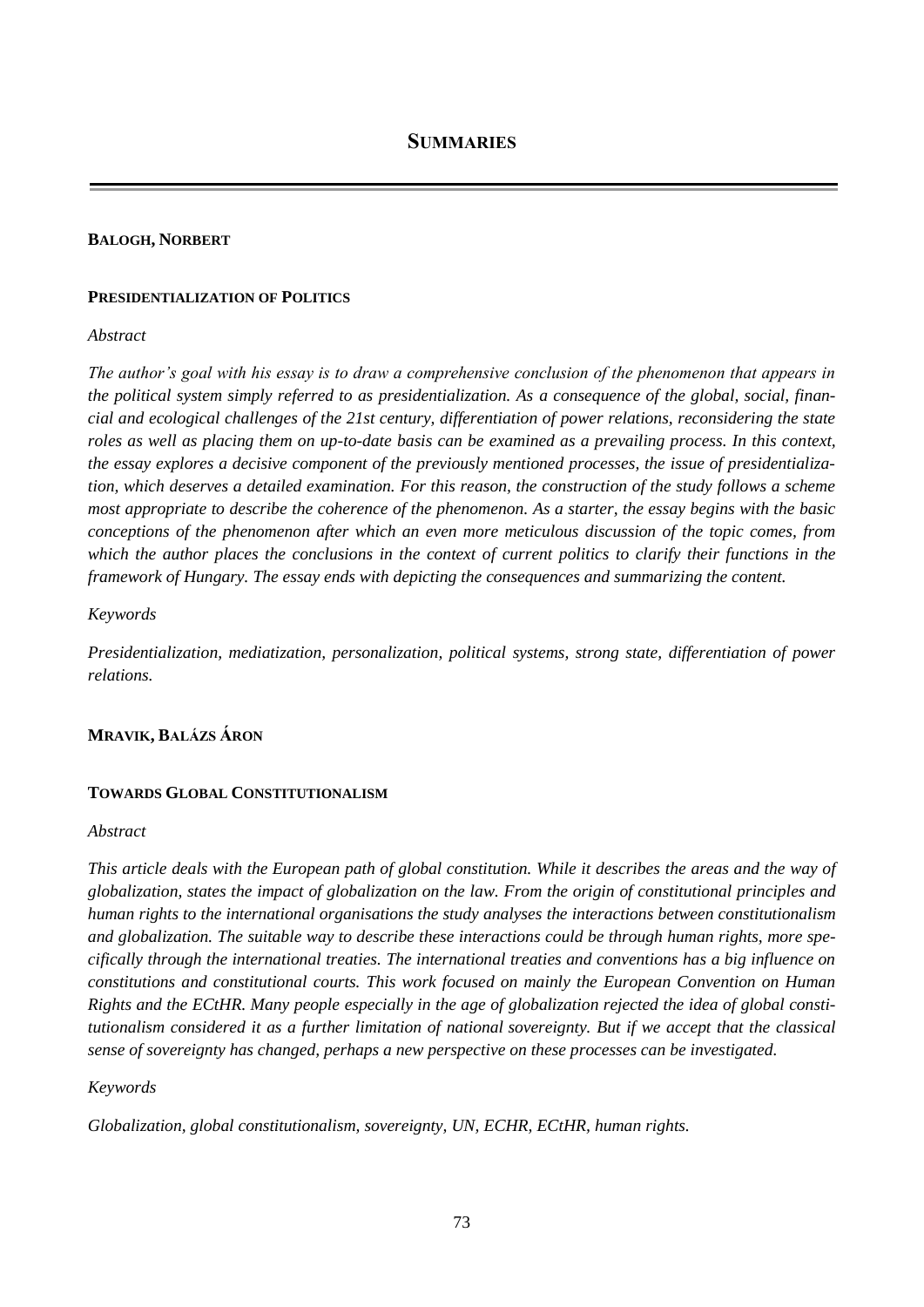# **STIPKOVITS, TAMÁS**

# **LEVIATHAN ON LEASH, EXPLOITATION OF LEGISLATION IN LIGHT OF THE EXTENTS**

#### *Abstract*

*My article is called: "Leviathan on leash, exploitation of legislation in light of the extents." Nowadays, in the renaissance of the Constitutional Law a great quantity of questions can be brought up regarding our legal system, thus seeking answers is of vital importance. In 1998 the Constitutional Court of Hungary declared the exploitation of legislation as a threat to legal certainty. So the Constitutional Court sublimated abuse of rights, the civil law principle to a constitutional level. Yet, it has proven to be difficult to make a judgement concerning the state's questionable abuse of legislation. The immunity of the state makes it harder to answer the previous question. In this article I was paying attention to popular faults of the legislation, not just the abuses. The reason why I chose present topic for my article stems from the possibility of the commitment of the previously mentioned fault by the state in the future on purpose. What about the perspective of the extents? I have classified the cases to three parts, from the viewpoints of territorial, personal and temporal extents. To conclude, the regulation of abuse of the legislation could be of salient importance, especially in Hungary. During the past few years, we have witnessed an emerging quantity of legislative activity. The technology and the relations of the society are developing, so the law must contain enough flexibility and eagerness to develop as well. The decision of the people as a part of their suzerainty must be respected, so the institutions which represent the people's will should have enough power. On the other hand, if the institution does not fit in the place, which is given from the principles of checks and balances, the Constitutional Court should act.*

#### *Keywords*

*Leviathan, exploitation of legislation, territorial extent, personal extent, temporal extent, abuse of rights "lexes", confused changes, correction, fault of the codification, collision with principles, Article U, material constitutionality, formal constitutionality, nullum crimen sine lege, tyu-tyu.*

### **SZÉPVÖLGYI, ENIKŐ**

#### **DANGEROUS TRUANTS IN THE 20TH CENTURY OF HUNGARY AND THE PROVISION OF WORKHOUSE**

#### *Abstract*

*Current study focuses on one section of the specific groups of the offenders – this section means the dangerous truants – , namely on the legal consequence. The author's aim in her study is to present the provision of workhouse, as well as to find real proof of the existence and function of the workhouses in the specialized literature and archives. In addition the author elaborated the parliamentary dispute and the press reaction of the act about the dangerous truants.* 

### *Keywords*

*Dangerous truants, provision of workhouse, archives, parliamentary dispute.*